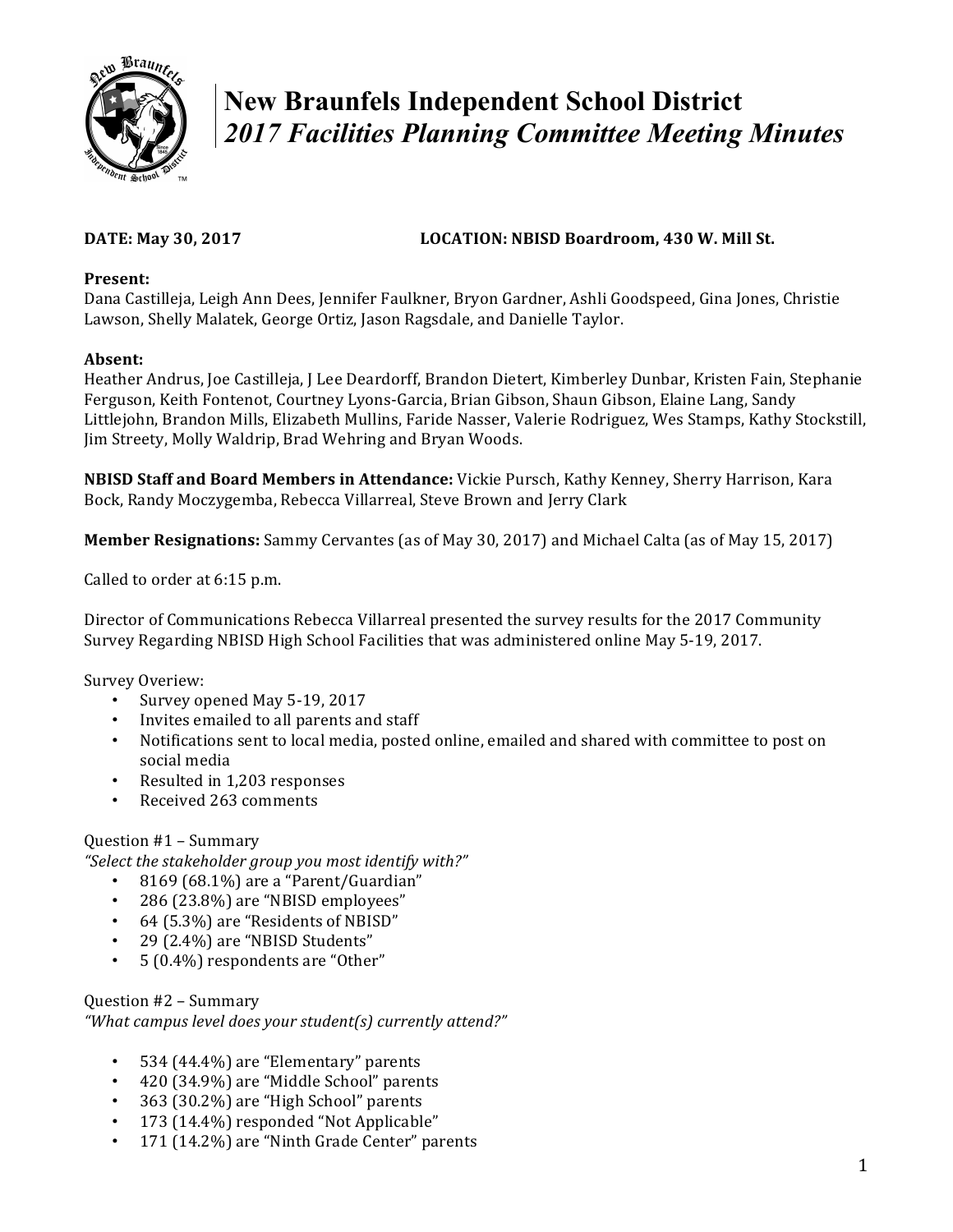• 44 (3.7%) are "Pre-Kindergarten" parents

Question #3 – Summary *"How long have you lived in NBISD?"*

- 350 (29.1%) "10-20 Years"
- $320 (26.6\%)$ "More than 20 Years"
- 296 (24.6%) "Less than 5 Years"
- 237 (19.7%) "5-10 Years"

#### Question #4 – Part A Summary

*"To have the same level of extracurricular and academic offerings that are currently available."*

- 641 (53.3%) responded "Very Important"
- 398 (33.1%) responded "Important"
- 99 (8.2%) responded "Somewhat Important"
- 45 (3.7%) responded "Not Important"
- 20 (1.7%) responded "Neutral"

#### Question #4 – Part B Summary

*"To have more extracurricular and academic offerings that are currently available.*

- 715 (59.4%) responded "Very Important"
- 272 (22.6%) responded "Important"
- 119 (9.9%) responded "Somewhat Important"
- 55 (4.6%) responded "Not Important"
- 42 (3.5%) responded "Neutral"

### Question #4 – Part C Summary

*"To have a high school magnet program."*

- 317 (26.4%) responded "Very Important"
- 307 (25.5%)responded "Important"
- 258 (21.4%) responded "Somewhat Important"
- 190 (15.8%) responded "Not Important"
- 131 (10.9%) responded "Neutral"

### Question #5 – Part A Summary

"Please rank your preference for the Grade-Level Configuration of a High School." A Ninth Grade Center with a separate  $10<sup>th</sup>$ -12<sup>th</sup> campus:

- 555 (46.1%) responded as their "2<sup>nd"</sup> choice
- 337 (28%) responded as their "3rd" choice
- 311 (25.9%) responded as their " $1<sup>st</sup>$ " choice

#### Question #5 - Part B Summary

"Please rank your preference for the Grade-Level Configuration of a High School."  $9th \& 10th$  grade campus with a separate  $11th-12th$  campus:

- 524  $(43.6\%)$  responded as their "3rd" choice
- 467 (38.8%) responded as their "2<sup>nd"</sup> choice
- 212 (17.6%) responded as their "1st" choice

#### Question #5 - Part C Summary

"Please rank your preference for the Grade-Level Configuration of a High School."  $9<sup>th-12<sup>th</sup></sup>$  grade high school:

• 680 (56.5%) responded as their " $1<sup>st</sup>$ " choice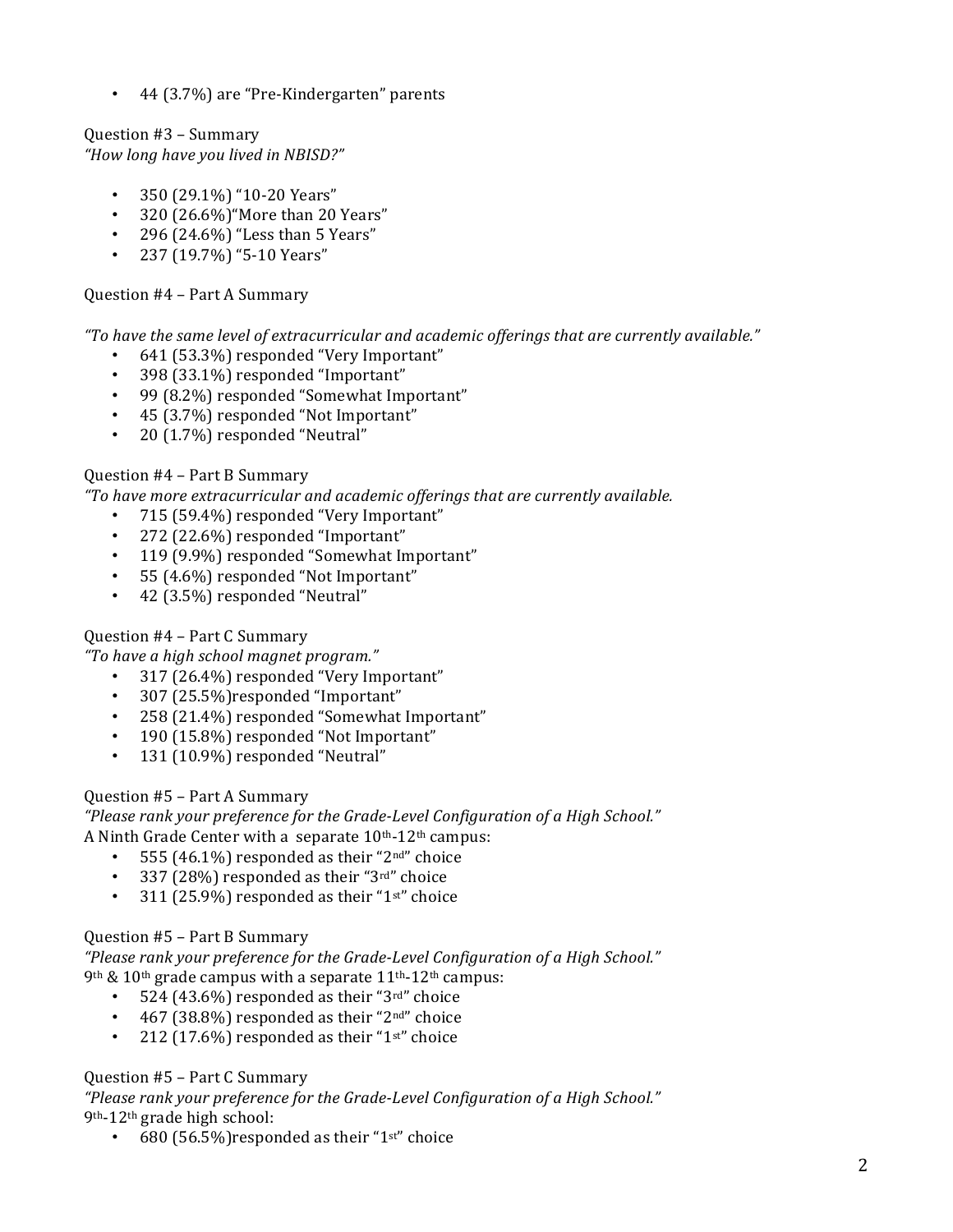- 342 (28.4%) responded as their " $3<sup>rd</sup>$ " choice
- 181 (15.1%) responded as their "2<sup>nd"</sup> choice

#### Question #6 – Part A Summary

"Please rank your preference for the Enrollment Size of a High School." Having a school with 2,000 or less:

- 806 (67%) responded as their "1st" choice
- 211 (17.5) responded as their "2<sup>nd"</sup> choice
- 186 (15.5) responded as their "3 $rd$ " choice

#### Question #6 – Part B Summary

"Please rank your preference for the Enrollment Size of a High School." Having a school with 2,000 to 2,500 students:

- 898 (74.6%) responded as their " $2<sup>nd</sup>$ " choice
- 276 (23%) responded as their "1st" choice
- 29 (2.4%) responded as their " $3<sup>rd</sup>$ " choice

#### Question #6 - Part C Summary

"Please rank your preference for the Enrollment Size of a High School." Having a school with 2,500 to 3,000 students:

- 988 (82.1%) responded as their " $3<sup>rd</sup>$ " choice
- 121 (10.1%) responded as their "1st" choice
- 94 (7.8%) responded as their " $2<sup>nd</sup>$ " choice

#### Question #7 – Part A Summary

## *"Please rank your preference for the Number of High Schools."*

Having two  $(2)$  6A high schools with a capacity of approximately 3,000 students each:

- 628 (52.2%) responded as their " $3<sup>rd</sup>$ " choice
- 323 (26.8%) responded as their " $2<sup>nd</sup>$ " choice
- 252 (21%) responded as their "1st" choice

#### Question #7 – Part B Summary

"Please rank your preference for the Number of High Schools."

Having two  $(2)$  6A high schools with less than 3,000 students each and a third magnet school:

- 617 (51.3%) responded as their " $2<sup>nd</sup>$ " choice
- 375 (31.2%) responded as their " $1<sup>st</sup>$ " choice
- 211 (17.5%) responded as their "3rd" choice

### Question #7 - Part C Summary

*"Please rank your preference for the Number of High Schools."*

Having three  $(3)$  5A high schools with a capacity of approximately 2,000 students each:

- 576 (47.9%) responded as their "1st choice
- 364 (30.2%) responded as their "3rd" choice
- 263 (21.9%) responded as their " $2<sup>nd</sup>$ " choice

Superintendent Moczygemba presented the Diagonal Study of Student Enrollment going back to 2000 that represents five cohorts he has tracked using snapshot (enrollment) data.

He gave an overview of the Building Needs based on current capacity for elementary, middle school and high schools and compared to snapshot enrollment from October 2016. He also showed if we were to grow by 2%, 2.5%, 3%, 3.5% and 4 % when we would reach capacity at each level based on current facilities.